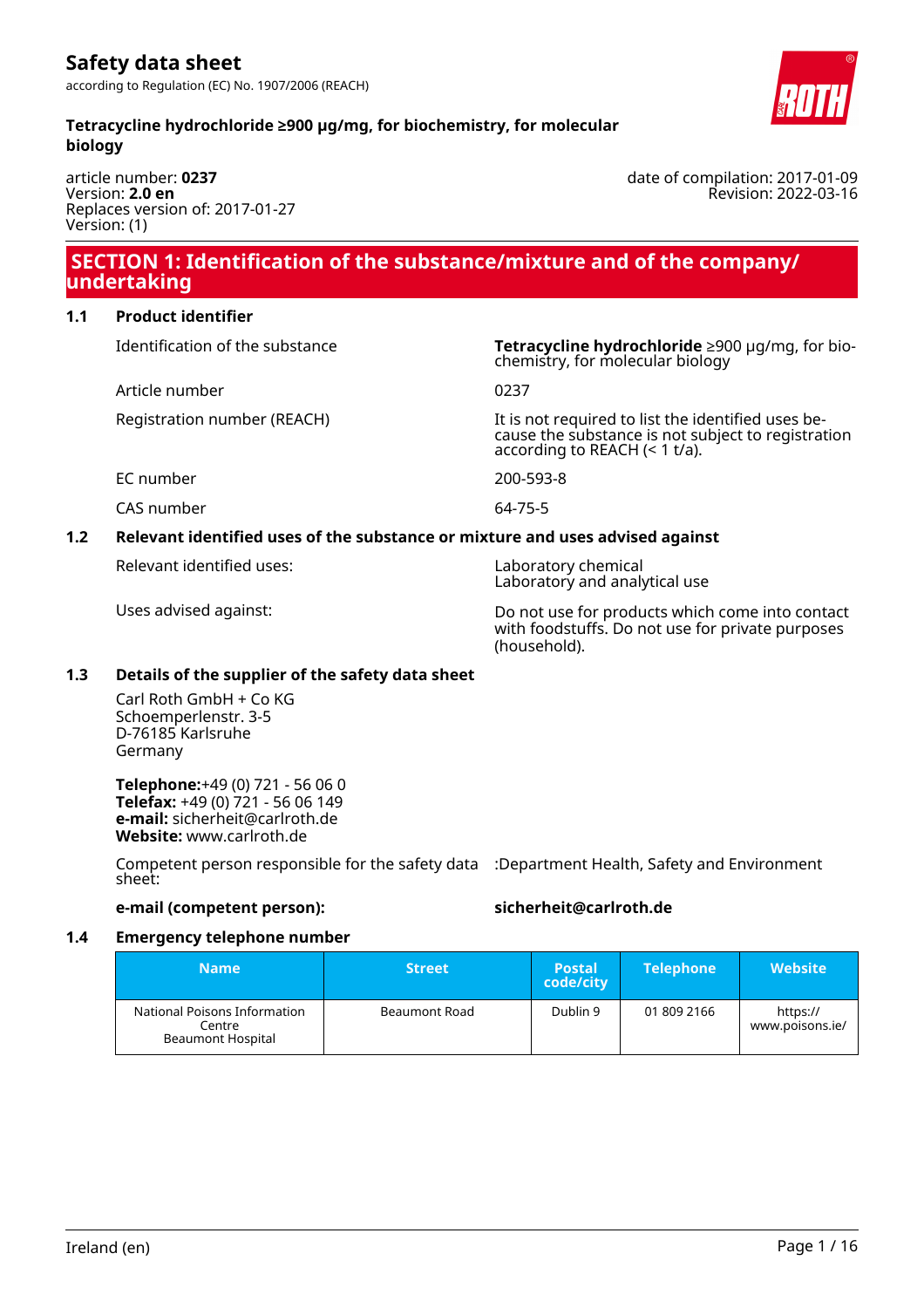according to Regulation (EC) No. 1907/2006 (REACH)

### **Tetracycline hydrochloride ≥900 µg/mg, for biochemistry, for molecular biology**

article number: **0237**

# **SECTION 2: Hazards identification**

#### **2.1 Classification of the substance or mixture**

#### **Classification according to Regulation (EC) No 1272/2008 (CLP)**

| <b>Section</b> | <b>Hazard class</b>         | Cat-<br>egory | <b>Hazard class and</b><br>category | <b>Hazard</b><br>statement |
|----------------|-----------------------------|---------------|-------------------------------------|----------------------------|
| 3.10           | Acute toxicity (oral)       | 4             | Acute Tox. 4                        | H302                       |
| 3.2            | Skin corrosion/irritation   |               | Skin Irrit, 2                       | H315                       |
| 3.7            | Reproductive toxicity       |               | Repr. 2                             | H361d                      |
| 3.7L           | Effects on or via lactation |               | Lact.                               | H362                       |

For full text of abbreviations: see SECTION 16

#### **2.2 Label elements**

#### **Labelling according to Regulation (EC) No 1272/2008 (CLP)**

#### **Signal word Warning**

#### **Pictograms**

GHS07, GHS08



#### **Hazard statements**

| H302             | Harmful if swallowed                                |
|------------------|-----------------------------------------------------|
| H <sub>315</sub> | Causes skin irritation                              |
| H361d            | Suspected of damaging the unborn child (if exposed) |
| H362             | May cause harm to breast-fed children               |

#### **Precautionary statements**

#### **Precautionary statements - prevention**

| P260 | Do not breathe dust                   |
|------|---------------------------------------|
| P280 | Wear protective gloves/eye protection |

#### **Precautionary statements - response**

| P301+P312 | IF SWALLOWED: Call a POISON CENTER/doctor if you feel unwell |
|-----------|--------------------------------------------------------------|
| P302+P352 | IF ON SKIN: Wash with plenty of water                        |
| P308+P313 | IF exposed or concerned: Get medical advice/attention        |

For professional users only

#### **Labelling of packages where the contents do not exceed 125 ml**

Signal word: **Warning**



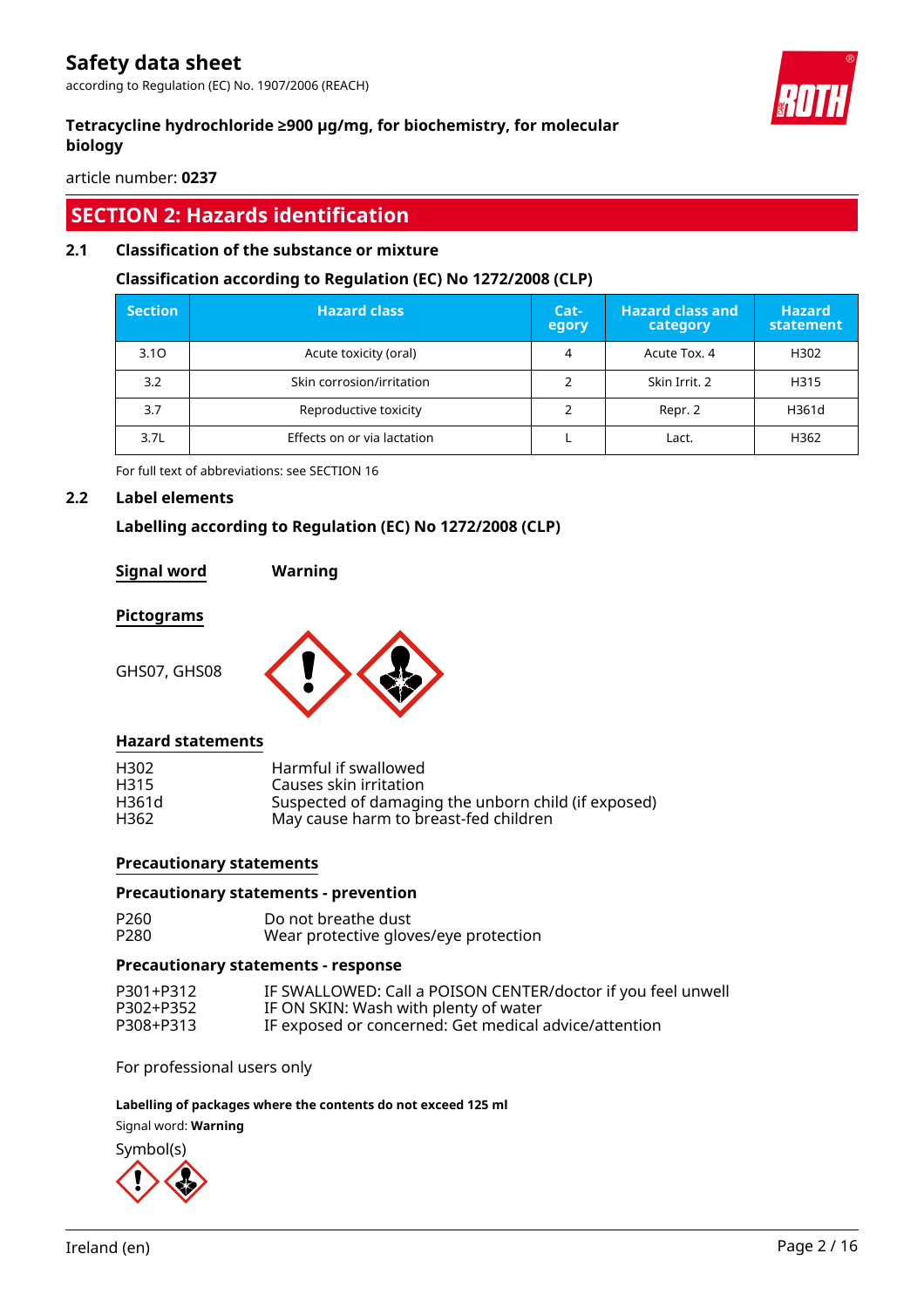### **Tetracycline hydrochloride ≥900 µg/mg, for biochemistry, for molecular biology**

#### article number: **0237**

| H361d            | Suspected of damaging the unborn child (if exposed).   |
|------------------|--------------------------------------------------------|
| H362             | May cause harm to breast-fed children.                 |
| P <sub>280</sub> | Wear protective gloves/eye protection.                 |
| P308+P313        | IF exposed or concerned: Get medical advice/attention. |

#### **2.3 Other hazards**

#### **Results of PBT and vPvB assessment**

According to the results of its assessment, this substance is not a PBT or a vPvB.

# **SECTION 3: Composition/information on ingredients**

#### **3.1 Substances**

| Name of substance | Tetracycline hydrochloride |
|-------------------|----------------------------|
| Molecular formula | $C_{22}H_{25}CIN_2O_8$     |
| Molar mass        | 480,9 $9/$ <sub>mol</sub>  |
| CAS No            | 64-75-5                    |
| EC No             | 200-593-8                  |
|                   |                            |

| Substance, Specific Conc. Limits, M-factors, ATE |                  |                |                       |  |
|--------------------------------------------------|------------------|----------------|-----------------------|--|
| <b>Specific Conc. Limits</b>                     | <b>M-Factors</b> | <b>ATE</b>     | <b>Exposure route</b> |  |
|                                                  |                  | 500 $mg/k_{0}$ | oral                  |  |

# **SECTION 4: First aid measures**

#### **4.1 Description of first aid measures**



#### **General notes**

Take off contaminated clothing.

#### **Following inhalation**

Provide fresh air. In all cases of doubt, or when symptoms persist, seek medical advice.

#### **Following skin contact**

Rinse skin with water/shower. In case of skin irritation, consult a physician.

#### **Following eye contact**

Rinse cautiously with water for several minutes. In all cases of doubt, or when symptoms persist, seek medical advice.

#### **Following ingestion**

Rinse mouth with water (only if the person is conscious). In case of accident or unwellness, seek medical advice immediately (show directions for use or safety data sheet if possible). Call a doctor.

#### **4.2 Most important symptoms and effects, both acute and delayed**

Vomiting, Irritation

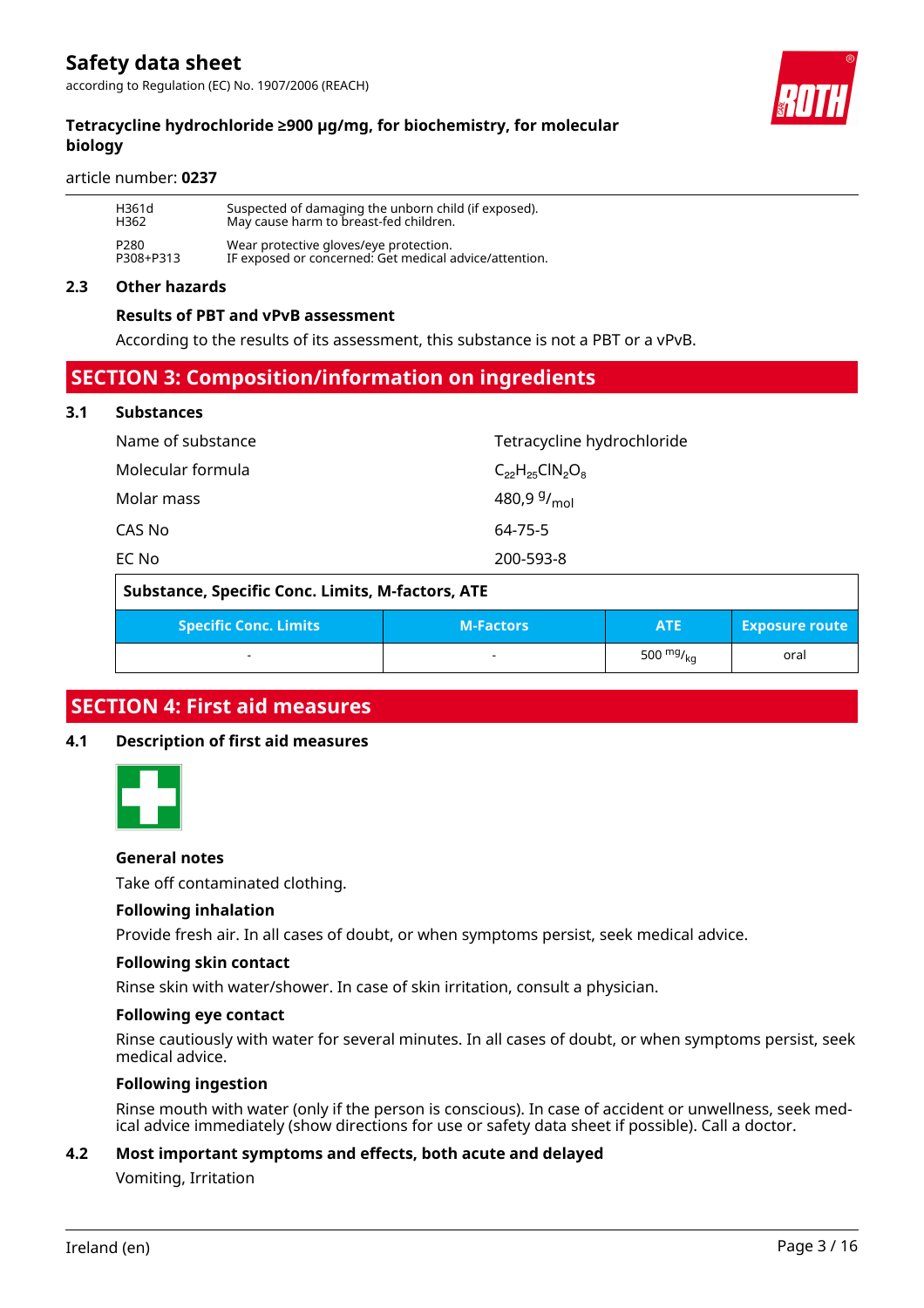

### **Tetracycline hydrochloride ≥900 µg/mg, for biochemistry, for molecular biology**

article number: **0237**

### **4.3 Indication of any immediate medical attention and special treatment needed** none

# **SECTION 5: Firefighting measures**

#### **5.1 Extinguishing media**



#### **Suitable extinguishing media**

co-ordinate firefighting measures to the fire surroundings water, foam, alcohol resistant foam, dry extinguishing powder, ABC-powder

#### **Unsuitable extinguishing media**

water jet

#### **5.2 Special hazards arising from the substance or mixture**

Combustible.

#### **Hazardous combustion products**

In case of fire may be liberated: Nitrogen oxides (NOx), Carbon monoxide (CO), Carbon dioxide (CO₂)

#### **5.3 Advice for firefighters**

In case of fire and/or explosion do not breathe fumes. Fight fire with normal precautions from a reasonable distance. Wear self-contained breathing apparatus.

# **SECTION 6: Accidental release measures**

#### **6.1 Personal precautions, protective equipment and emergency procedures**



#### **For non-emergency personnel**

Use personal protective equipment as required. Avoid contact with skin, eyes and clothes. Do not breathe dust.

### **6.2 Environmental precautions**

Keep away from drains, surface and ground water.

#### **6.3 Methods and material for containment and cleaning up**

#### **Advice on how to contain a spill**

Covering of drains. Take up mechanically.

#### **Advice on how to clean up a spill**

Take up mechanically. Control of dust.

#### **Other information relating to spills and releases**

Place in appropriate containers for disposal.

#### **6.4 Reference to other sections**

Hazardous combustion products: see section 5. Personal protective equipment: see section 8. Incompatible materials: see section 10. Disposal considerations: see section 13.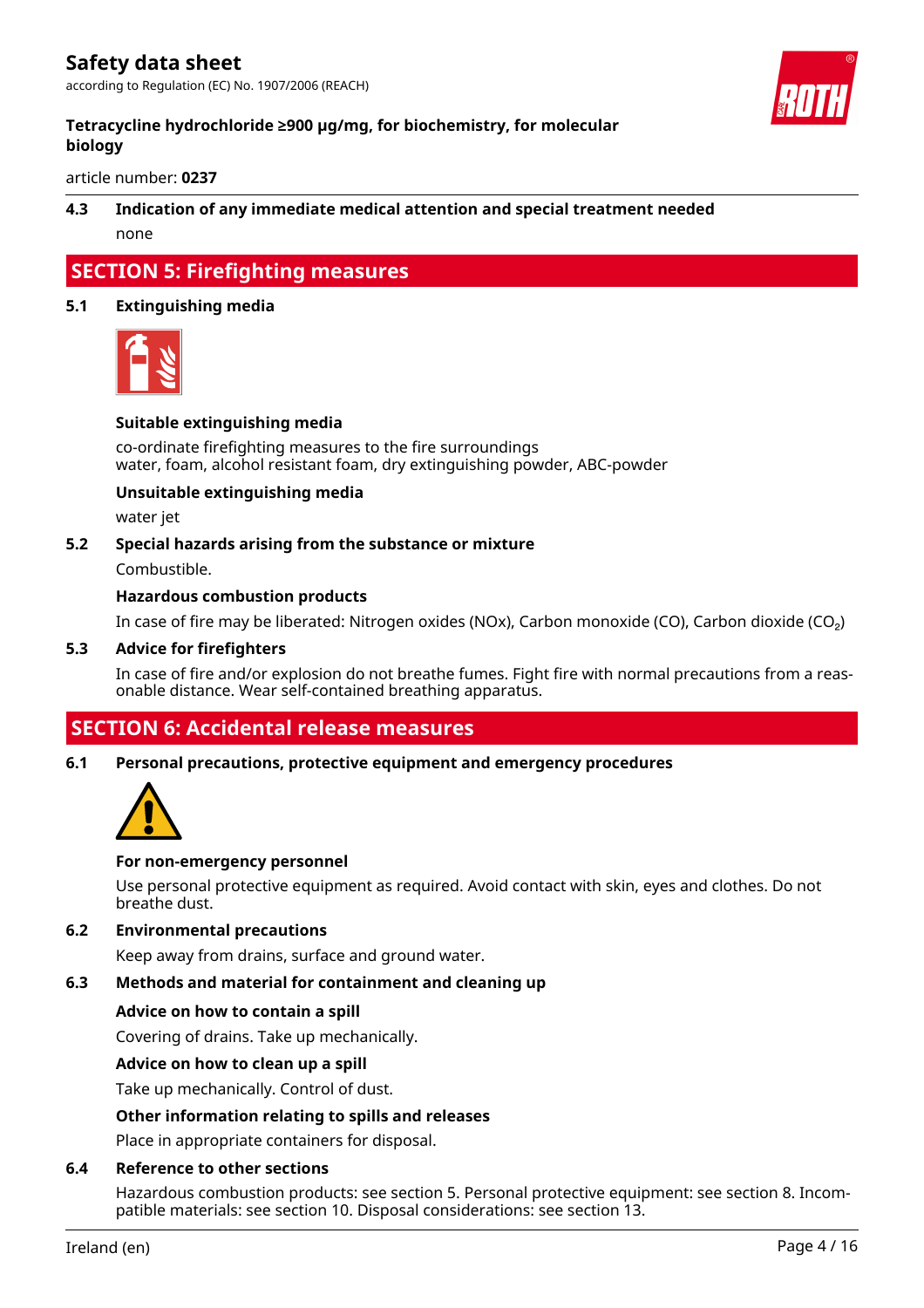according to Regulation (EC) No. 1907/2006 (REACH)

#### **Tetracycline hydrochloride ≥900 µg/mg, for biochemistry, for molecular biology**

article number: **0237**

# **SECTION 7: Handling and storage**

**7.1 Precautions for safe handling**

Avoid exposure. Avoid dust formation.

#### **Measures to prevent fire as well as aerosol and dust generation**

Removal of dust deposits.

#### **Advice on general occupational hygiene**

Wash hands before breaks and after work. Keep away from food, drink and animal feedingstuffs.

#### **7.2 Conditions for safe storage, including any incompatibilities**

Store in a well-ventilated place. Keep container tightly closed. Store in a dry place. Keep in a cool place.

#### **Incompatible substances or mixtures**

Observe hints for combined storage.

**Consideration of other advice:**

#### **Ventilation requirements**

Use local and general ventilation.

#### **Specific designs for storage rooms or vessels**

Recommended storage temperature: -20 °C

#### **7.3 Specific end use(s)**

No information available.

# **SECTION 8: Exposure controls/personal protection**

#### **8.1 Control parameters**

#### **National limit values**

#### **Occupational exposure limit values (Workplace Exposure Limits)**

| <b>Coun</b><br>try | <b>Name of agent</b> | <b>CAS No</b> | Identifi-<br>er | <b>TWA</b><br>$\begin{bmatrix} \text{mg/} \\ \text{m}^3 \end{bmatrix}$ | <b>STEL</b><br>$\mathsf{[mq]}$<br>m <sup>3</sup> | Ceil-<br>ing-C<br>[m͡g/<br>m͡ <sup>ɜ</sup> ] | Nota-<br>tion | <b>Source</b>           |
|--------------------|----------------------|---------------|-----------------|------------------------------------------------------------------------|--------------------------------------------------|----------------------------------------------|---------------|-------------------------|
| IE                 | dusts non-specific   |               | <b>OELV</b>     | 10                                                                     |                                                  |                                              |               | S.I. No. 619<br>of 2001 |
| IE                 | dusts non-specific   |               | <b>OELV</b>     | 4                                                                      |                                                  |                                              |               | S.I. No. 619<br>of 2001 |

**Notation**

Ceiling-C Ceiling value is a limit value above which exposure should not occur i Inhalable fraction r Respirable fraction<br>STEL Short-term exposu Short-term exposure limit: a limit value above which exposure should not occur and which is related to a 15minute period (unless otherwise specified) TWA Time-weighted average (long-term exposure limit): measured or calculated in relation to a reference period of 8 hours time-weighted average (unless otherwise specified)

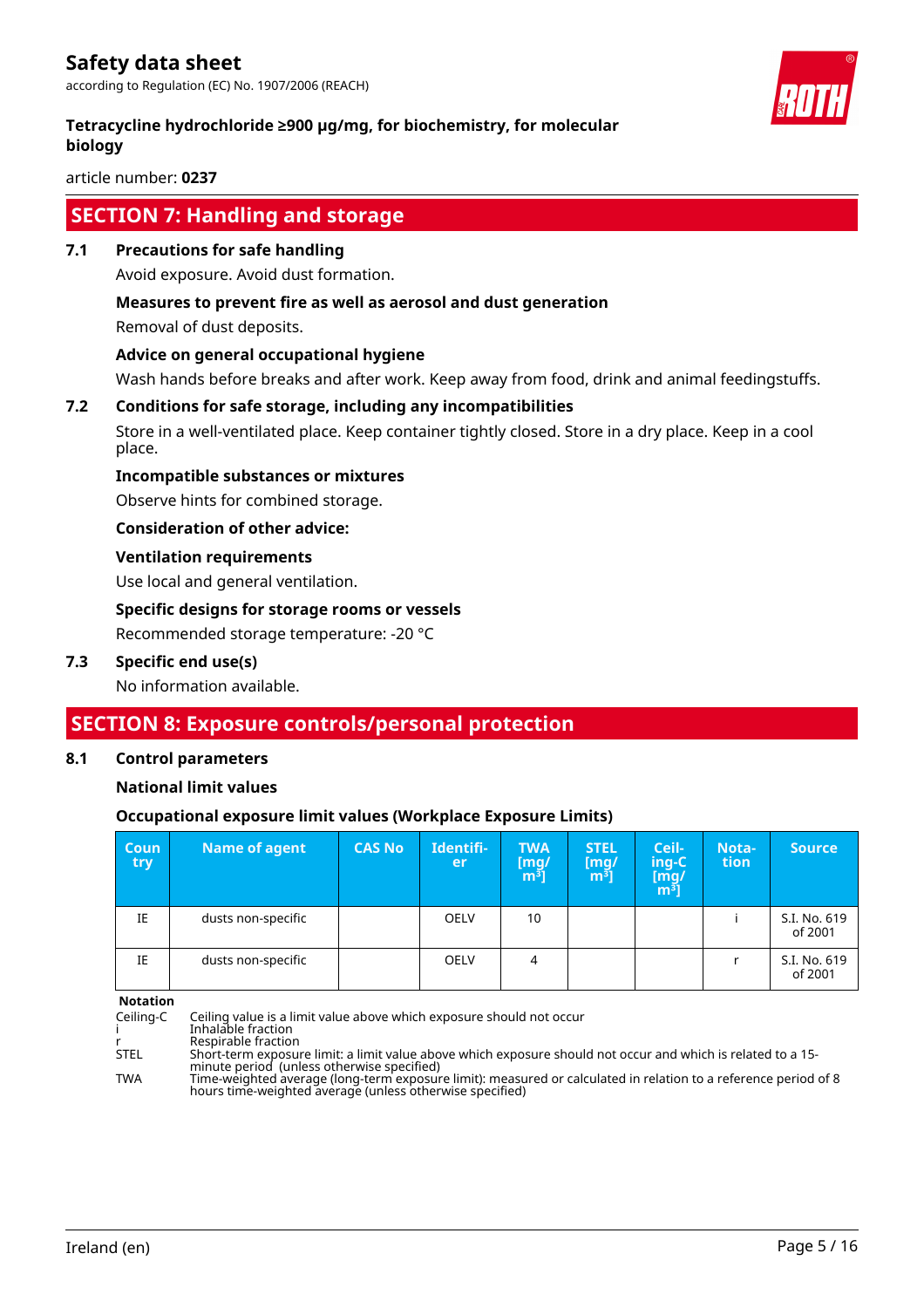according to Regulation (EC) No. 1907/2006 (REACH)

### **Tetracycline hydrochloride ≥900 µg/mg, for biochemistry, for molecular biology**

article number: **0237**

#### **8.2 Exposure controls**

#### **Individual protection measures (personal protective equipment)**

#### **Eye/face protection**



Use safety goggle with side protection.

#### **Skin protection**



#### **• hand protection**

Wear suitable gloves. Chemical protection gloves are suitable, which are tested according to EN 374. For special purposes, it is recommended to check the resistance to chemicals of the protective gloves mentioned above together with the supplier of these gloves. The times are approximate values from measurements at 22 ° C and permanent contact. Increased temperatures due to heated substances, body heat etc. and a reduction of the effective layer thickness by stretching can lead to a considerable reduction of the breakthrough time. If in doubt, contact manufacturer. At an approx. 1.5 times larger / smaller layer thickness, the respective breakthrough time is doubled / halved. The data apply only to the pure substance. When transferred to substance mixtures, they may only be considered as a guide.

#### **• type of material**

NBR (Nitrile rubber)

#### **• material thickness**

>0,11 mm

#### **• breakthrough times of the glove material**

>480 minutes (permeation: level 6)

#### **• other protection measures**

Take recovery periods for skin regeneration. Preventive skin protection (barrier creams/ointments) is recommended.

#### **Respiratory protection**



Respiratory protection necessary at: Dust formation. Particulate filter device (EN 143). P2 (filters at least 94 % of airborne particles, colour code: White).

#### **Environmental exposure controls**

Keep away from drains, surface and ground water.

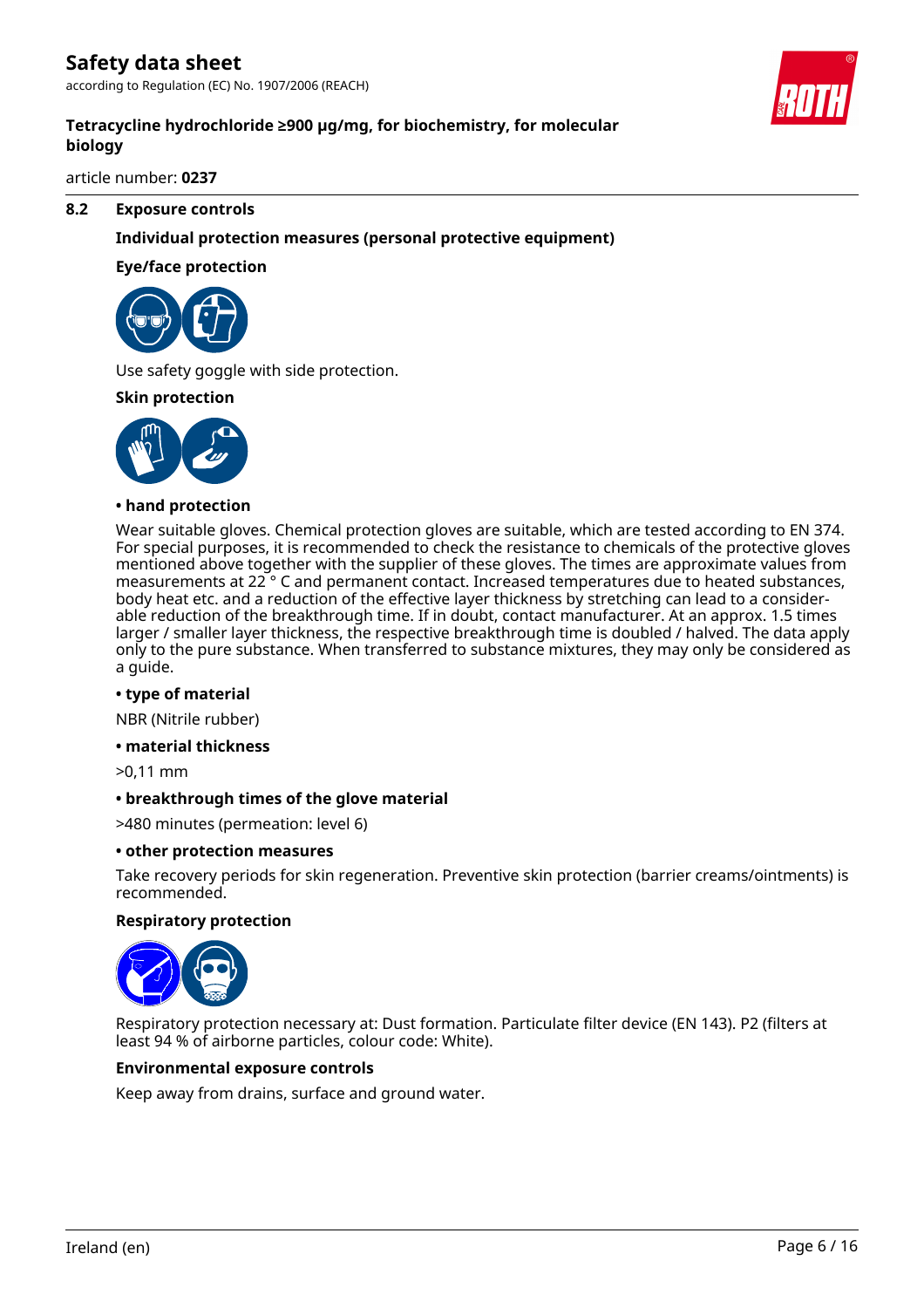according to Regulation (EC) No. 1907/2006 (REACH)

### **Tetracycline hydrochloride ≥900 µg/mg, for biochemistry, for molecular biology**

article number: **0237**

# **SECTION 9: Physical and chemical properties**

# **9.1 Information on basic physical and chemical properties** Physical state solid Form **Form** powder, crystalline Colour yellow Odour de la contracteur de la contracteur de la contracteur de la contracteur de la contracteur de la contracteur de la contracteur de la contracteur de la contracteur de la contracteur de la contracteur de la contracteur Melting point/freezing point 215 - 220 °C Boiling point or initial boiling point and boiling range not determined Flammability **this material is combustible, but will not ignite** readily Lower and upper explosion limit not determined Flash point **not applicable** Auto-ignition temperature not determined Decomposition temperature not relevant pH (value)  $2,5$  (in aqueous solution: 4,8  $9/$ , 20 °C) Kinematic viscosity not relevant Solubility(ies) Water solubility /<sub>l</sub> at 20 °C Partition coefficient Partition coefficient n-octanol/water (log value): this information is not available Vapour pressure not determined Density and/or relative density Density **Density** not determined Relative vapour density information on this property is not available Particle characteristics **No observe that a** No data available. Other safety parameters Oxidising properties and the control of the properties of the control of the control of the control of the control of the control of the control of the control of the control of the control of the control of the control of **9.2 Other information** Information with regard to physical hazard classes: hazard classes acc. to GHS (physical hazards): not relevant Other safety characteristics: There is no additional information.

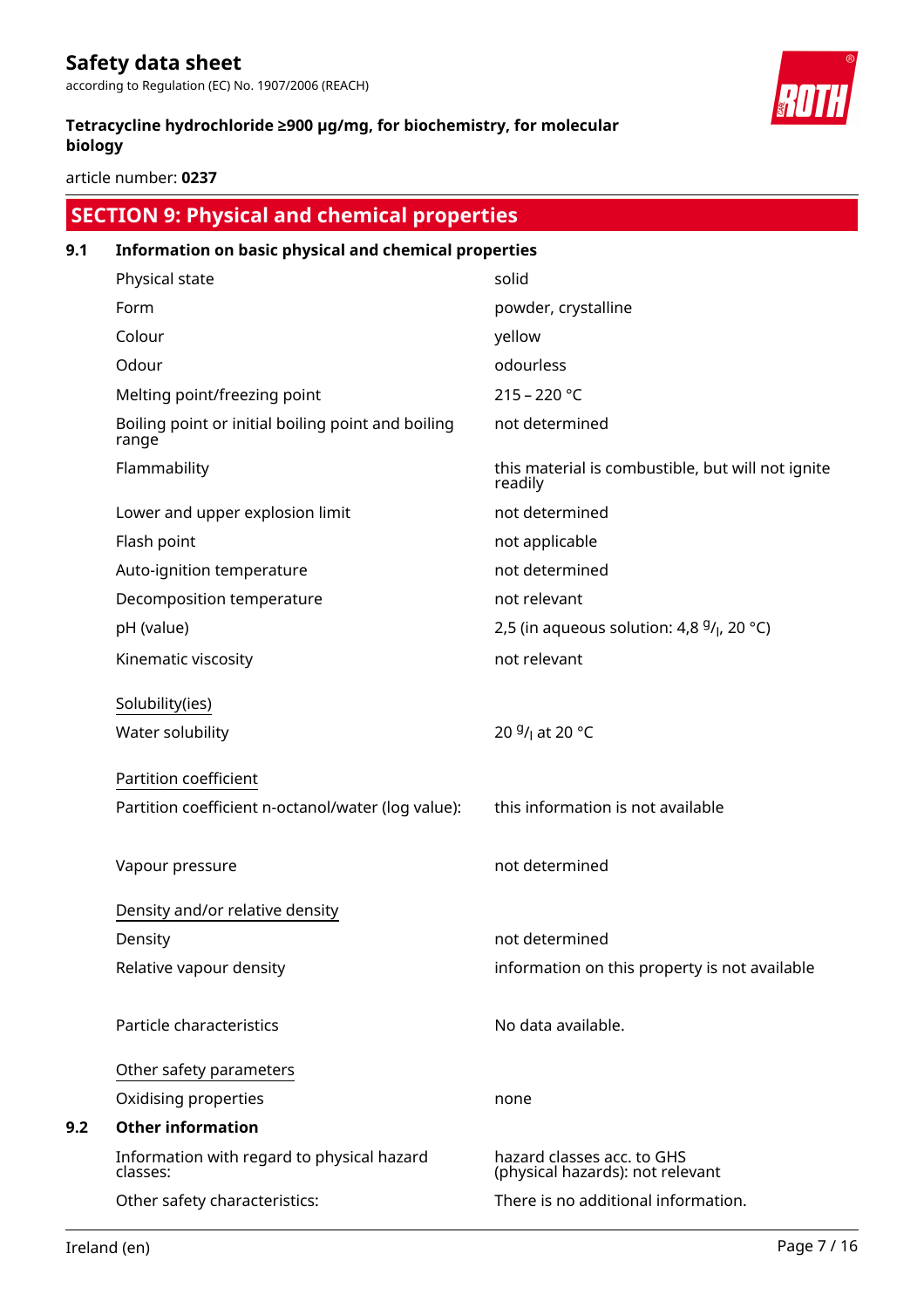

### **Tetracycline hydrochloride ≥900 µg/mg, for biochemistry, for molecular biology**

article number: **0237**

# **SECTION 10: Stability and reactivity**

#### **10.1 Reactivity**

The product in the delivered form is not dust explosion capable; the enrichment of fine dust however leads to the danger of dust explosion.

#### **10.2 Chemical stability**

The material is stable under normal ambient and anticipated storage and handling conditions of temperature and pressure.

#### **10.3 Possibility of hazardous reactions**

**Violent reaction with:** strong oxidiser, Strong alkali

#### **10.4 Conditions to avoid**

There are no specific conditions known which have to be avoided.

#### **10.5 Incompatible materials**

There is no additional information.

#### **10.6 Hazardous decomposition products**

Hazardous combustion products: see section 5.

# **SECTION 11: Toxicological information**

#### **11.1 Information on hazard classes as defined in Regulation (EC) No 1272/2008**

**Classification according to GHS (1272/2008/EC, CLP)**

#### **Acute toxicity**

Harmful if swallowed.

| <b>Acute toxicity</b> |                 |               |                |               |               |
|-----------------------|-----------------|---------------|----------------|---------------|---------------|
| <b>Exposure route</b> | <b>Endpoint</b> | <b>Value</b>  | <b>Species</b> | <b>Method</b> | <b>Source</b> |
| oral                  | LD50            | 6.443 $mg/kq$ | rat            |               | <b>TOXNET</b> |

#### **Skin corrosion/irritation**

Causes skin irritation.

#### **Serious eye damage/eye irritation**

Shall not be classified as seriously damaging to the eye or eye irritant.

#### **Respiratory or skin sensitisation**

Shall not be classified as a respiratory or skin sensitiser.

#### **Germ cell mutagenicity**

Shall not be classified as germ cell mutagenic.

#### **Carcinogenicity**

Shall not be classified as carcinogenic.

#### **Reproductive toxicity**

Suspected of damaging the unborn child (if exposed). May cause harm to breast-fed children.

#### **Specific target organ toxicity - single exposure**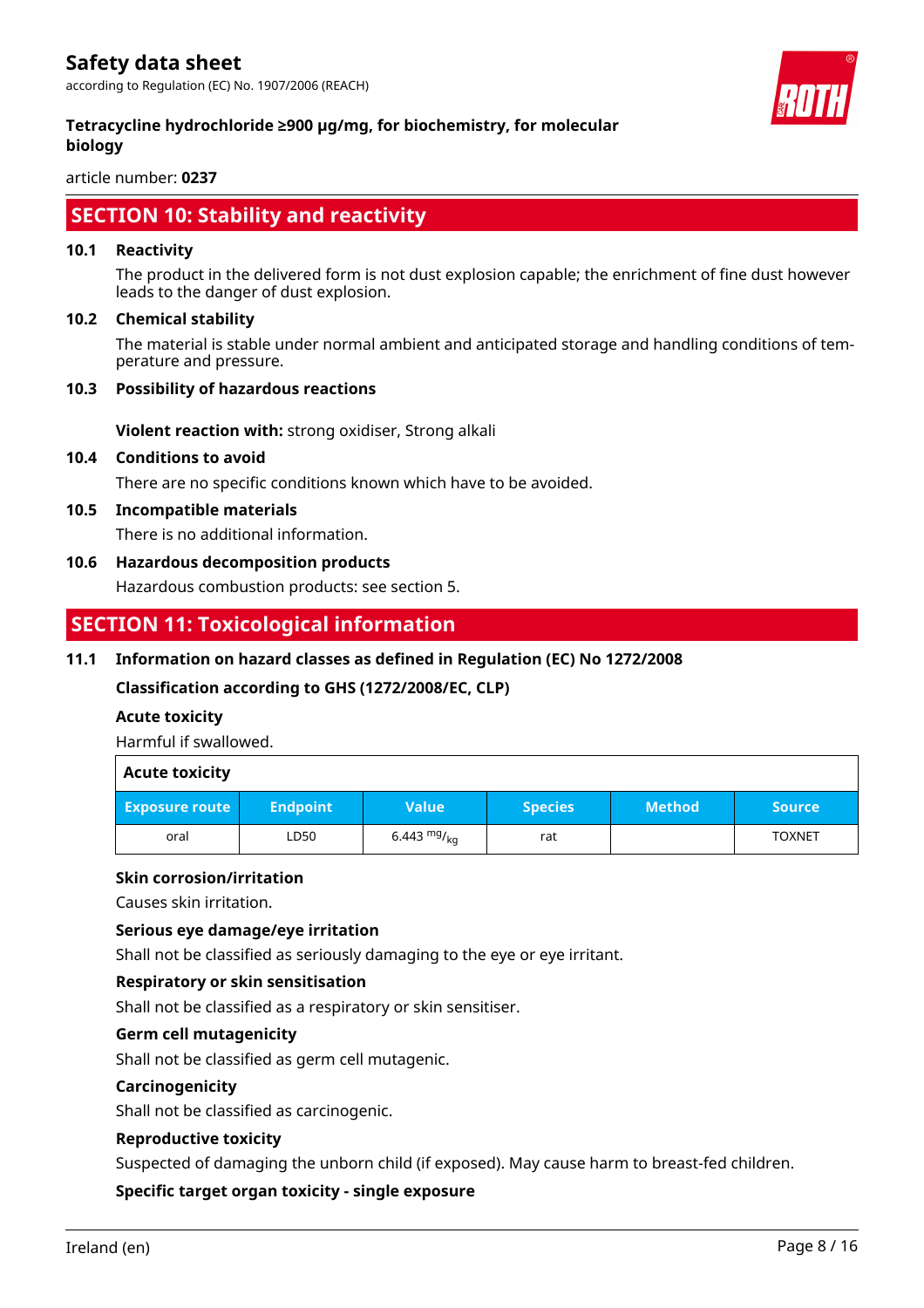according to Regulation (EC) No. 1907/2006 (REACH)



### **Tetracycline hydrochloride ≥900 µg/mg, for biochemistry, for molecular biology**

article number: **0237**

Shall not be classified as a specific target organ toxicant (single exposure).

#### **Specific target organ toxicity - repeated exposure**

Shall not be classified as a specific target organ toxicant (repeated exposure).

#### **Aspiration hazard**

Shall not be classified as presenting an aspiration hazard.

#### **Symptoms related to the physical, chemical and toxicological characteristics**

#### **• If swallowed**

Data are not available.

**• If in eyes**

Data are not available.

#### **• If inhaled**

Data are not available.

#### **• If on skin**

causes skin irritation

#### **• Other information**

This information is based upon the present state of our knowledge.

#### **11.2 Endocrine disrupting properties** Not listed.

#### **11.3 Information on other hazards**

There is no additional information.

# **SECTION 12: Ecological information**

#### **12.1 Toxicity**

Shall not be classified as hazardous to the aquatic environment.

| <b>Aquatic toxicity (acute)</b> |                    |                      |               |                         |  |
|---------------------------------|--------------------|----------------------|---------------|-------------------------|--|
| <b>Endpoint</b>                 | <b>Value</b>       | <b>Species</b>       | <b>Source</b> | <b>Exposure</b><br>time |  |
| <b>LC50</b>                     | $220 \frac{mg}{l}$ | Salvelinus namaycush |               | 96 h                    |  |

#### **Biodegradation**

Data are not available.

#### **12.2 Process of degradability**

Theoretical Oxygen Demand with nitrification: 1,638 <sup>mg</sup>/<sub>mg</sub> Theoretical Oxygen Demand: 1,497  $_{\text{mg}}^{\text{mg}}$ / $_{\text{mg}}$ Theoretical Carbon Dioxide: 2,013  $^{\mathsf{mg}}\prime_{\mathsf{mg}}$ 

#### **12.3 Bioaccumulative potential**

Data are not available.

#### **12.4 Mobility in soil**

Data are not available.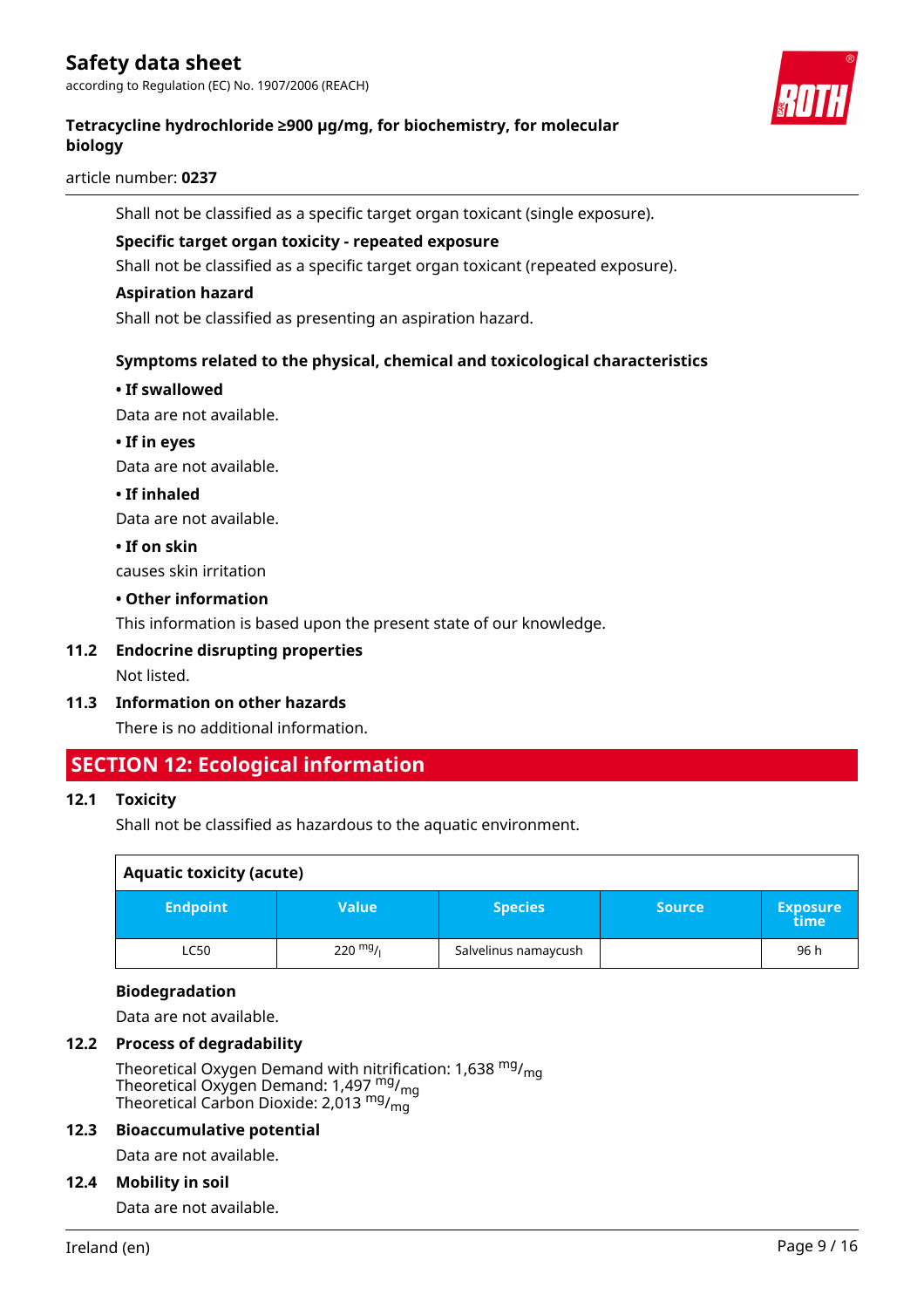### **Tetracycline hydrochloride ≥900 µg/mg, for biochemistry, for molecular biology**

article number: **0237**

# **12.5 Results of PBT and vPvB assessment**

Data are not available.

- **12.6 Endocrine disrupting properties** Not listed.
- **12.7 Other adverse effects**

Data are not available.

# **SECTION 13: Disposal considerations**

#### **13.1 Waste treatment methods**



This material and its container must be disposed of as hazardous waste. Dispose of contents/container in accordance with local/regional/national/international regulations.

#### **Sewage disposal-relevant information**

Do not empty into drains.

#### **13.2 Relevant provisions relating to waste**

The allocation of waste identity numbers/waste descriptions must be carried out according to the EEC, specific to the industry and process. Waste catalogue ordinance (Germany).

#### **13.3 Remarks**

Waste shall be separated into the categories that can be handled separately by the local or national waste management facilities. Please consider the relevant national or regional provisions.

# **SECTION 14: Transport information**

| 14.1 | UN number or ID number            | not subject to transport regulations                                       |
|------|-----------------------------------|----------------------------------------------------------------------------|
|      | 14.2 UN proper shipping name      | not assigned                                                               |
|      | 14.3 Transport hazard class(es)   | none                                                                       |
|      | 14.4 Packing group                | not assigned                                                               |
|      | <b>14.5 Environmental hazards</b> | non-environmentally hazardous acc. to the dan-<br>gerous goods regulations |

## **14.6 Special precautions for user** There is no additional information.

# **14.7 Maritime transport in bulk according to IMO instruments**

The cargo is not intended to be carried in bulk.

#### **14.8 Information for each of the UN Model Regulations**

# **Transport of dangerous goods by road, rail and inland waterway (ADR/RID/ADN) - Additional information**

Not subject to ADR, RID and ADN.

# **International Maritime Dangerous Goods Code (IMDG) - Additional information** Not subject to IMDG.

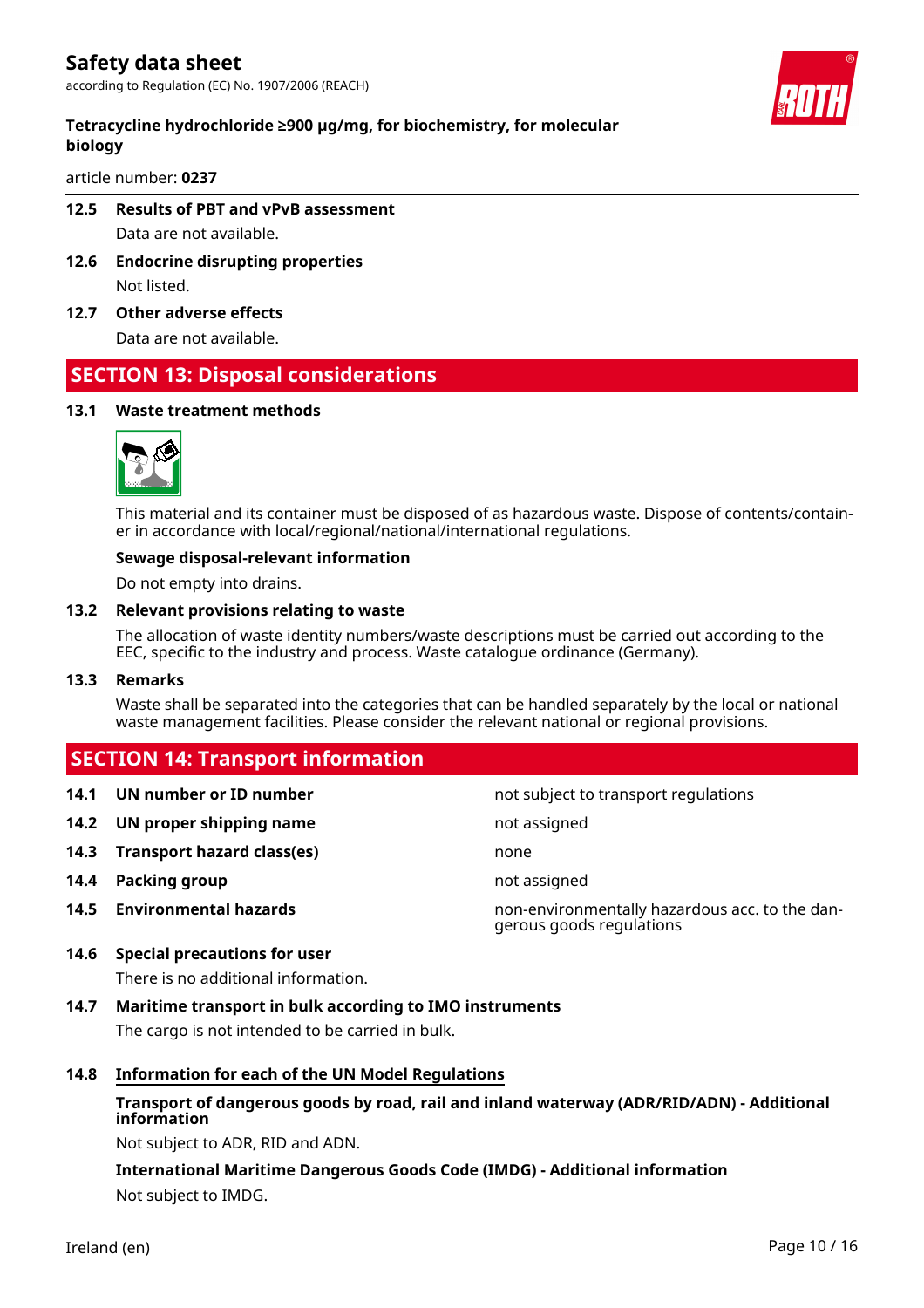

#### **Tetracycline hydrochloride ≥900 µg/mg, for biochemistry, for molecular biology**

article number: **0237**

# **International Civil Aviation Organization (ICAO-IATA/DGR) - Additional information** Not subject to ICAO-IATA.

# **SECTION 15: Regulatory information**

#### **15.1 Safety, health and environmental regulations/legislation specific for the substance or mixture**

#### **Relevant provisions of the European Union (EU)**

#### **Restrictions according to REACH, Annex XVII**

| Dangerous substances with restrictions (REACH, Annex XVII) |                                                      |               |                    |    |
|------------------------------------------------------------|------------------------------------------------------|---------------|--------------------|----|
| Name of substance                                          | Name acc. to inventory                               | <b>CAS No</b> | <b>Restriction</b> | No |
| Tetracycline hydrochloride                                 | substances in tattoo inks and perman-<br>ent make-up |               | R75                | 75 |

# **Legend**<br>R75

R75 1. Shall not be placed on the market in mixtures for use for tattooing purposes, and mixtures containing any such substances shall not be used for tattooing purposes, after 4 January 2022 if the substance or substances in question is or are present in the following circumstances:

(a) in the case of a substance classified in Part 3 of Annex VI to Regulation (EC) No 1272/2008 as carcinogen category 1A, 1B or 2, or germ cell mutagen category 1A, 1B or 2, the substance is present in the mixture in a concentration equal to or greater than 0,00005 % by weight;

(b) in the case of a substance classified in Part 3 of Annex VI to Regulation (EC) No 1272/2008 as reproductive toxicant category 1A, 1B or 2, the substance is present in the mixture in a concentration equal to or greater than 0,001 % by weight;

(c) in the case of a substance classified in Part 3 of Annex VI to Regulation (EC) No 1272/2008 as skin sensitiser category 1, 1A or 1B, the substance is present in the mixture in a concentration equal to or greater than 0,001 % by weight;

(d) in the case of a substance classified in Part 3 of Annex VI to Regulation (EC) No 1272/2008 as skin corrosive category 1, 1A, 1B or 1C or skin irritant category 2, or as serious eye damage category 1 or eye irritant category 2, the substance is present in the mixture in a concentration equal to or greater than:

(i) 0,1 % by weight, if the substance is used solely as a pH regulator;

(ii) 0,01 % by weight, in all other cases;

(e) in the case of a substance listed in Annex II to Regulation (EC) No 1223/2009 (\*1), the substance is present in the mixture in a concentration equal to or greater than 0,00005 % by weight;

(f) in the case of a substance for which a condition of one or more of the following kinds is specified in column g (Product type, Body parts) of the table in Annex IV to Regulation (EC) No 1223/2009, the substance is present in the mixture in a concentration equal to or greater than 0,00005 % by weight: (i) "Rinse-off products";

(ii) "Not to be used in products applied on mucous membranes";

(iii) "Not to be used in eye products"; (g) in the case of a substance for which a condition is specified in column h (Maximum concentration in ready for use preparation) or column i (Other) of the table in Annex IV to Regulation (EC) No 1223/2009, the substance is present in the mixture in a concentration, or in some other way, that does not accord with the condition specified in that column; (h) in the case of a substance listed in Appendix 13 to this Annex, the substance is present in the mixture in a concentration equal to or greater than the concentration limit specified for that substance in that Appendix.

2. For the purposes of this entry use of a mixture "for tattooing purposes" means injection or introduction of the mixture into a person's skin, mucous membrane or eyeball, by any process or procedure (including procedures commonly referred to as permanent make-up, cosmetic tattooing, micro-blading and micro-pigmentation), with the aim of making a mark or design on his or her body.

3. If a substance not listed in Appendix 13 falls within more than one of points (a) to (g) of paragraph 1, the strictest concentration limit laid down in the points in question shall apply to that substance. If a substance listed in Appendix 13 also falls within one or more of points (a) to (g) of paragraph 1, the concentration limit laid down in point (h) of paragraph 1 shall apply to that substance.

4. By way of derogation, paragraph 1 shall not apply to the following substances until 4 January 2023:

(a) Pigment Blue 15:3 (CI 74160, EC No 205-685-1, CAS No 147-14-8); (b) Pigment Green 7 (CI 74260, EC No 215-524-7, CAS No 1328-53-6).

5. If Part 3 of Annex VI to Regulation (EC) No 1272/2008 is amended after 4 January 2021 to classify or re-classify a substance such that the substance then becomes caught by point (a), (b), (c) or (d) of paragraph 1 of this entry, or such that it then falls within a different one of those points from the one within which it fell previously, and the date of application of that new or revised classification is after the date referred to in paragraph 1 or, as the case may be, paragraph 4 of this entry, that amendment shall, for the purposes of applying this entry to that substance, be treated as taking effect on the date of application of that new or revised classification.

6. If Annex II or Annex IV to Regulation (EC) No 1223/2009 is amended after 4 January 2021 to list or change the listing<br>of a substance such that the substance then becomes caught by point (e), (f) or (g) of paragraph 1 of amendment takes effect after the date referred to in paragraph 1 or, as the case may be, paragraph 4 of this entry, that amendment shall, for the purposes of applying this entry to that substance, be treated as taking effect from the date falling 18 months after entry into force of the act by which that amendment was made.

7. Suppliers placing a mixture on the market for use for tattooing purposes shall ensure that, after 4 January 2022, the mixture is marked with the following information:

(a) the statement "Mixture for use in tattoos or permanent make-up";

(b) a reference number to uniquely identify the batch;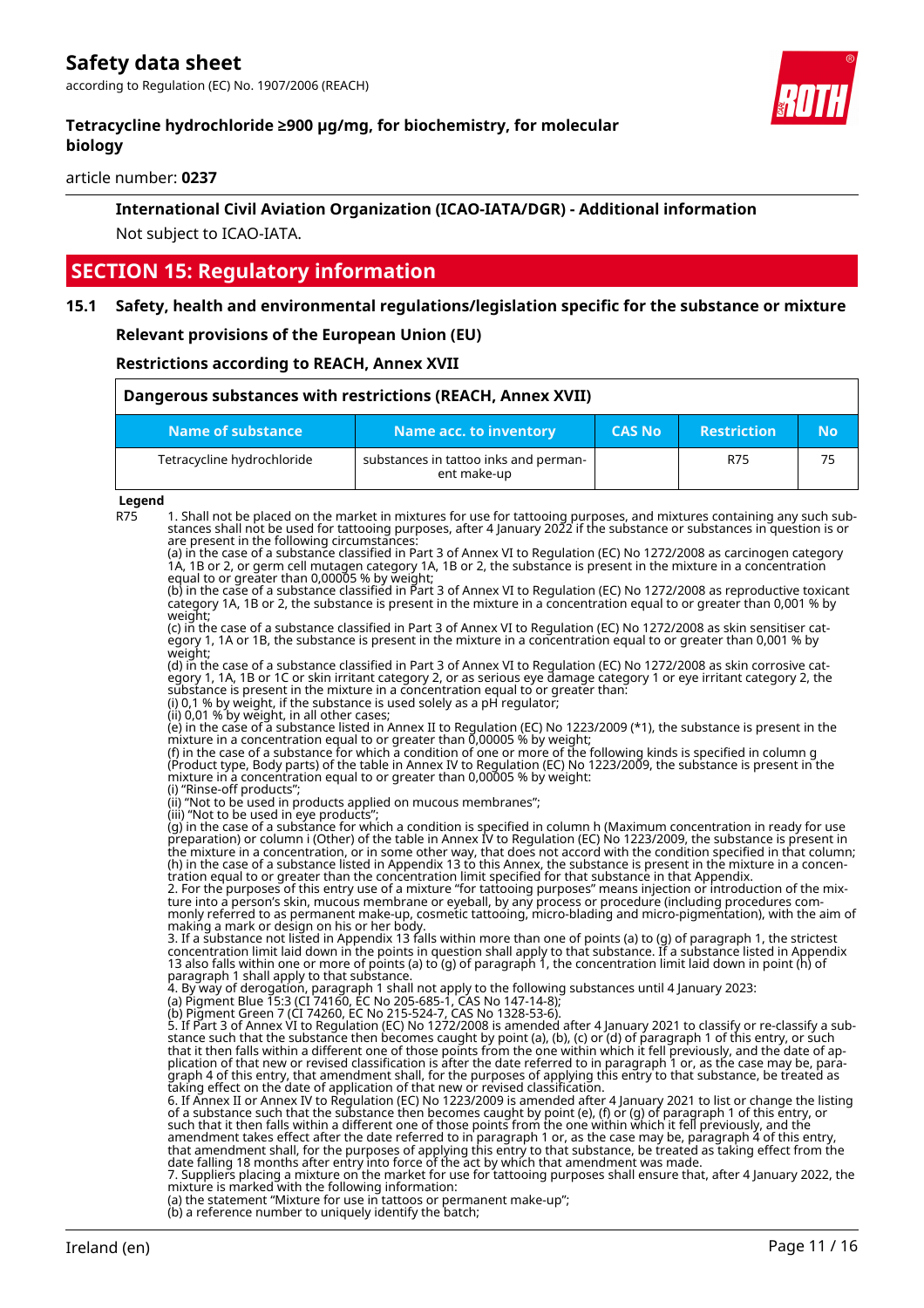#### **Tetracycline hydrochloride ≥900 µg/mg, for biochemistry, for molecular biology**

#### article number: **0237**



# **List of substances subject to authorisation (REACH, Annex XIV)/SVHC - candidate list**

Not listed.

#### **Seveso Directive**

| 2012/18/EU (Seveso III) |                                              |                                                                                                   |              |
|-------------------------|----------------------------------------------|---------------------------------------------------------------------------------------------------|--------------|
| <b>No</b>               | <b>Dangerous substance/hazard categories</b> | Qualifying quantity (tonnes) for the application of lower and upper-tier re-<br><b>auirements</b> | <b>Notes</b> |
|                         | not assigned                                 |                                                                                                   |              |

#### **Deco-Paint Directive**

| .<br>.<br>.<br>. | ገ %<br>__<br>$-$ |
|------------------|------------------|
|                  |                  |

#### **Industrial Emissions Directive (IED)**

VOC content  $\vert 0\% \vert$ 

#### **Directive on the restriction of the use of certain hazardous substances in electrical and electronic equipment (RoHS)**

not listed

#### **Regulation concerning the establishment of a European Pollutant Release and Transfer Register (PRTR)**

not listed

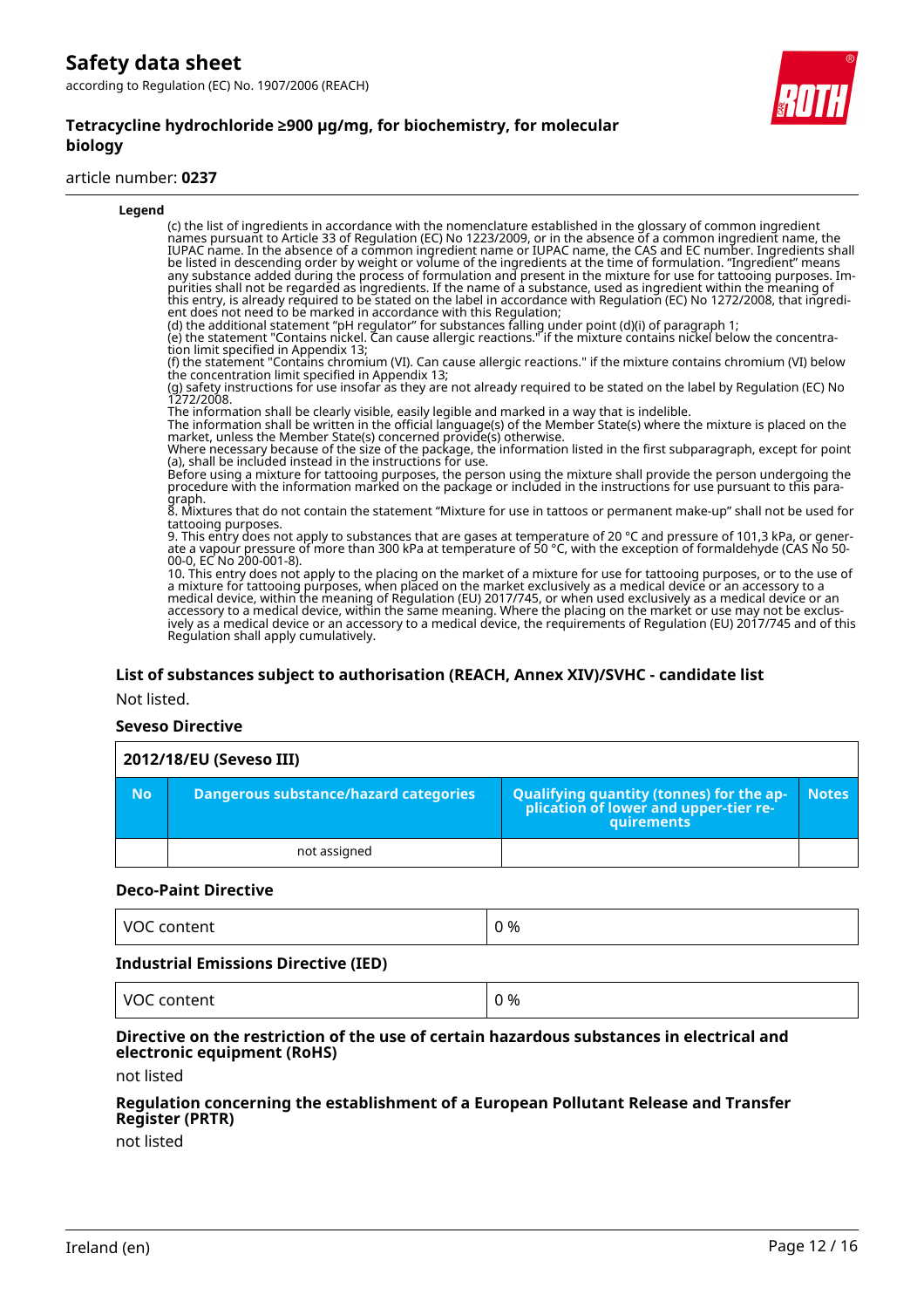according to Regulation (EC) No. 1907/2006 (REACH)



# **Tetracycline hydrochloride ≥900 µg/mg, for biochemistry, for molecular biology**

article number: **0237**

| <b>Water Framework Directive (WFD)</b> |                                                                                                                                                                                                                                                                                                              |               |                  |                |
|----------------------------------------|--------------------------------------------------------------------------------------------------------------------------------------------------------------------------------------------------------------------------------------------------------------------------------------------------------------|---------------|------------------|----------------|
| List of pollutants (WFD)               |                                                                                                                                                                                                                                                                                                              |               |                  |                |
| <b>Name of substance</b>               | Name acc. to inventory                                                                                                                                                                                                                                                                                       | <b>CAS No</b> | <b>Listed in</b> | <b>Remarks</b> |
| Tetracycline hydrochloride             | Organohalogen compounds and<br>substances which may form such<br>compounds in the aquatic envir-<br>onment                                                                                                                                                                                                   |               | a)               |                |
| Tetracycline hydrochloride             | Substances and preparations, or<br>the breakdown products of such,<br>which have been proved to pos-<br>sess carcinogenic or mutagenic<br>properties or properties which<br>may affect steroidogenic, thyroid,<br>reproduction or other endocrine-<br>related functions in or via the<br>aquatic environment |               | a)               |                |

**Legend**

A) Indicative list of the main pollutants

#### **Regulation on the marketing and use of explosives precursors**

not listed

#### **Regulation on drug precursors**

not listed

#### **Regulation on substances that deplete the ozone layer (ODS)**

not listed

#### **Regulation concerning the export and import of hazardous chemicals (PIC)**

not listed

#### **Regulation on persistent organic pollutants (POP)**

not listed

#### **Other information**

Directive 94/33/EC on the protection of young people at work. Observe employment restrictions under the Maternity Protection Directive (92/85/EEC) for expectant or nursing mothers.

#### **National inventories**

| <b>Country</b> | <b>Inventory</b> | <b>Status</b>       |
|----------------|------------------|---------------------|
| AU             | <b>AICS</b>      | substance is listed |
| CA             | <b>DSL</b>       | substance is listed |
| CN             | <b>IECSC</b>     | substance is listed |
| EU             | ECSI             | substance is listed |
| EU             | REACH Reg.       | substance is listed |
| <b>KR</b>      | KECI             | substance is listed |
| <b>MX</b>      | <b>INSQ</b>      | substance is listed |
| NZ             | NZIoC            | substance is listed |
| <b>PH</b>      | <b>PICCS</b>     | substance is listed |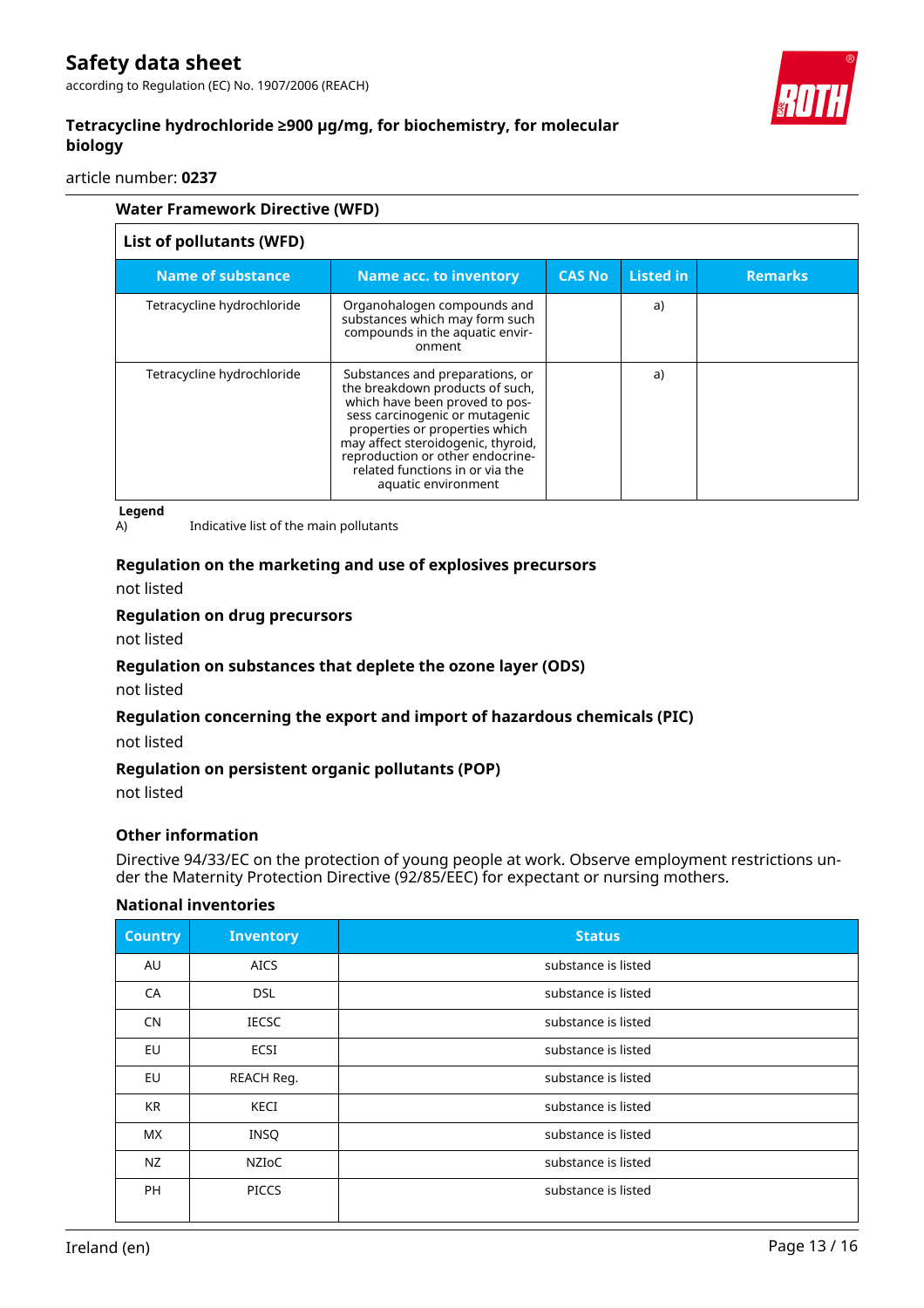according to Regulation (EC) No. 1907/2006 (REACH)



# **Tetracycline hydrochloride ≥900 µg/mg, for biochemistry, for molecular biology**

article number: **0237**

| <b>Country</b>                                                                                                                                    | <b>Inventory</b>                                                                                                                                                                                                                                                                                                                                                                                                    | <b>Status</b>                                                                                                                                |
|---------------------------------------------------------------------------------------------------------------------------------------------------|---------------------------------------------------------------------------------------------------------------------------------------------------------------------------------------------------------------------------------------------------------------------------------------------------------------------------------------------------------------------------------------------------------------------|----------------------------------------------------------------------------------------------------------------------------------------------|
| TR                                                                                                                                                | <b>CICR</b>                                                                                                                                                                                                                                                                                                                                                                                                         | substance is listed                                                                                                                          |
| TW                                                                                                                                                | TCSI                                                                                                                                                                                                                                                                                                                                                                                                                | substance is listed                                                                                                                          |
| US                                                                                                                                                | TSCA                                                                                                                                                                                                                                                                                                                                                                                                                | substance is listed                                                                                                                          |
| Legend<br><b>AICS</b><br><b>CICR</b><br>DSL<br>ECSI<br><b>IECSC</b><br><b>INSO</b><br>KECI<br>NZIoC<br><b>PICCS</b><br><b>TCSI</b><br><b>TSCA</b> | Australian Inventory of Chemical Substances<br>Chemical Inventory and Control Regulation<br>Domestic Substances List (DSL)<br>EC Substance Inventory (EINECS, ELINCS, NLP)<br>National Inventory of Chemical Substances<br>Korea Existing Chemicals Inventory<br>New Zealand Inventory of Chemicals<br>REACH Reg. REACH registered substances<br>Taiwan Chemical Substance Inventory<br>Toxic Substance Control Act | Inventory of Existing Chemical Substances Produced or Imported in China<br>Philippine Inventory of Chemicals and Chemical Substances (PICCS) |

#### **15.2 Chemical Safety Assessment**

No Chemical Safety Assessment has been carried out for this substance.

# **SECTION 16: Other information**

#### **Indication of changes (revised safety data sheet)**

Alignment to regulation: Regulation (EC) No. 1907/2006 (REACH), amended by 2020/878/EU

#### Restructuring: section 9, section 14

| <b>Section</b> | <b>Former entry (text/value)</b>                                                    | <b>Actual entry (text/value)</b>                                                                                             | Safety-<br>relev-<br>ant |
|----------------|-------------------------------------------------------------------------------------|------------------------------------------------------------------------------------------------------------------------------|--------------------------|
| 2.1            |                                                                                     | Classification according to Regulation (EC) No<br>1272/2008 (CLP):<br>change in the listing (table)                          | yes                      |
| 2.1            | Remarks:<br>For full text of Hazard- and EU Hazard-state-<br>ments: see SECTION 16. |                                                                                                                              | yes                      |
| 2.2            |                                                                                     | Pictograms:<br>change in the listing (table)                                                                                 | yes                      |
| 2.2            |                                                                                     | Hazard statements:<br>change in the listing (table)                                                                          | yes                      |
| 2.2            |                                                                                     | Precautionary statements - prevention:<br>change in the listing (table)                                                      | yes                      |
| 2.2            |                                                                                     | Precautionary statements - response:<br>change in the listing (table)                                                        | yes                      |
| 2.2            |                                                                                     | Labelling of packages where the contents do<br>not exceed 125 ml:<br>change in the listing (table)                           | yes                      |
| 2.3            | Other hazards:<br>There is no additional information.                               | Other hazards                                                                                                                | yes                      |
| 2.3            |                                                                                     | Results of PBT and vPvB assessment:<br>According to the results of its assessment, this<br>substance is not a PBT or a vPvB. | yes                      |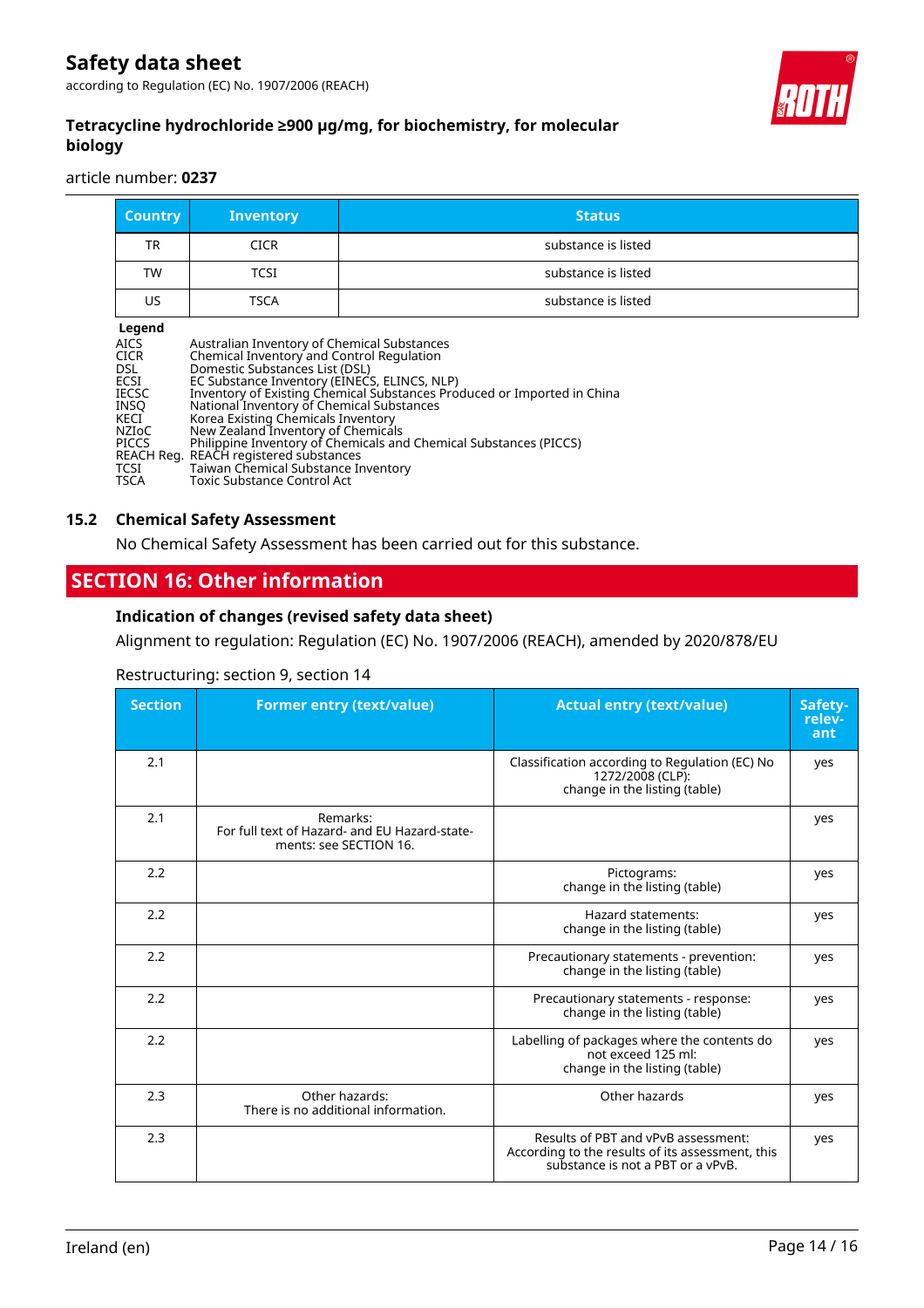

### **Tetracycline hydrochloride ≥900 µg/mg, for biochemistry, for molecular biology**

article number: **0237**

|                         | <b>Abbreviations and acronyms</b>                                                                                                                                                                                               |
|-------------------------|---------------------------------------------------------------------------------------------------------------------------------------------------------------------------------------------------------------------------------|
| Abbr.                   | <b>Descriptions of used abbreviations</b>                                                                                                                                                                                       |
| <b>ADN</b>              | Accord européen relatif au transport international des marchandises dangereuses par voies de naviga-<br>tion intérieures (European Agreement concerning the International Carriage of Dangerous Goods by In-<br>land Waterways) |
| <b>ADR</b>              | Accord relatif au transport international des marchandises dangereuses par route (Agreement concern-<br>ing the International Carriage of Dangerous Goods by Road)                                                              |
| <b>ATE</b>              | <b>Acute Toxicity Estimate</b>                                                                                                                                                                                                  |
| CAS                     | Chemical Abstracts Service (service that maintains the most comprehensive list of chemical substances)                                                                                                                          |
| Ceiling-C               | Ceiling value                                                                                                                                                                                                                   |
| <b>CLP</b>              | Regulation (EC) No 1272/2008 on classification, labelling and packaging of substances and mixtures                                                                                                                              |
| <b>DGR</b>              | Dangerous Goods Regulations (see IATA/DGR)                                                                                                                                                                                      |
| EC No                   | The EC Inventory (EINECS, ELINCS and the NLP-list) is the source for the seven-digit EC number, an identi-<br>fier of substances commercially available within the EU (European Union)                                          |
| <b>EINECS</b>           | European Inventory of Existing Commercial Chemical Substances                                                                                                                                                                   |
| <b>ELINCS</b>           | European List of Notified Chemical Substances                                                                                                                                                                                   |
| GHS                     | "Globally Harmonized System of Classification and Labelling of Chemicals" developed by the United Na-<br>tions                                                                                                                  |
| <b>IATA</b>             | <b>International Air Transport Association</b>                                                                                                                                                                                  |
| <b>IATA/DGR</b>         | Dangerous Goods Regulations (DGR) for the air transport (IATA)                                                                                                                                                                  |
| <b>ICAO</b>             | International Civil Aviation Organization                                                                                                                                                                                       |
| <b>IMDG</b>             | International Maritime Dangerous Goods Code                                                                                                                                                                                     |
| <b>LC50</b>             | Lethal Concentration 50%: the LC50 corresponds to the concentration of a tested substance causing 50 %<br>lethality during a specified time interval                                                                            |
| LD50                    | Lethal Dose 50 %: the LD50 corresponds to the dose of a tested substance causing 50 % lethality during a<br>specified time interval                                                                                             |
| <b>NLP</b>              | No-Longer Polymer                                                                                                                                                                                                               |
| <b>PBT</b>              | Persistent, Bioaccumulative and Toxic                                                                                                                                                                                           |
| <b>REACH</b>            | Registration, Evaluation, Authorisation and Restriction of Chemicals                                                                                                                                                            |
| RID                     | Règlement concernant le transport International ferroviaire des marchandises Dangereuses (Regula-<br>tions concerning the International carriage of Dangerous goods by Rail)                                                    |
| S.I. No. 619 of<br>2001 | Safety, Health and Welfare at Work (Chemical Agents) Regulations 2001                                                                                                                                                           |
| <b>STEL</b>             | Short-term exposure limit                                                                                                                                                                                                       |
| <b>SVHC</b>             | Substance of Very High Concern                                                                                                                                                                                                  |
| <b>TWA</b>              | Time-weighted average                                                                                                                                                                                                           |
| VOC                     | Volatile Organic Compounds                                                                                                                                                                                                      |
| vPvB                    | Very Persistent and very Bioaccumulative                                                                                                                                                                                        |

# **Key literature references and sources for data**

Regulation (EC) No 1272/2008 on classification, labelling and packaging of substances and mixtures. Regulation (EC) No. 1907/2006 (REACH), amended by 2020/878/EU.